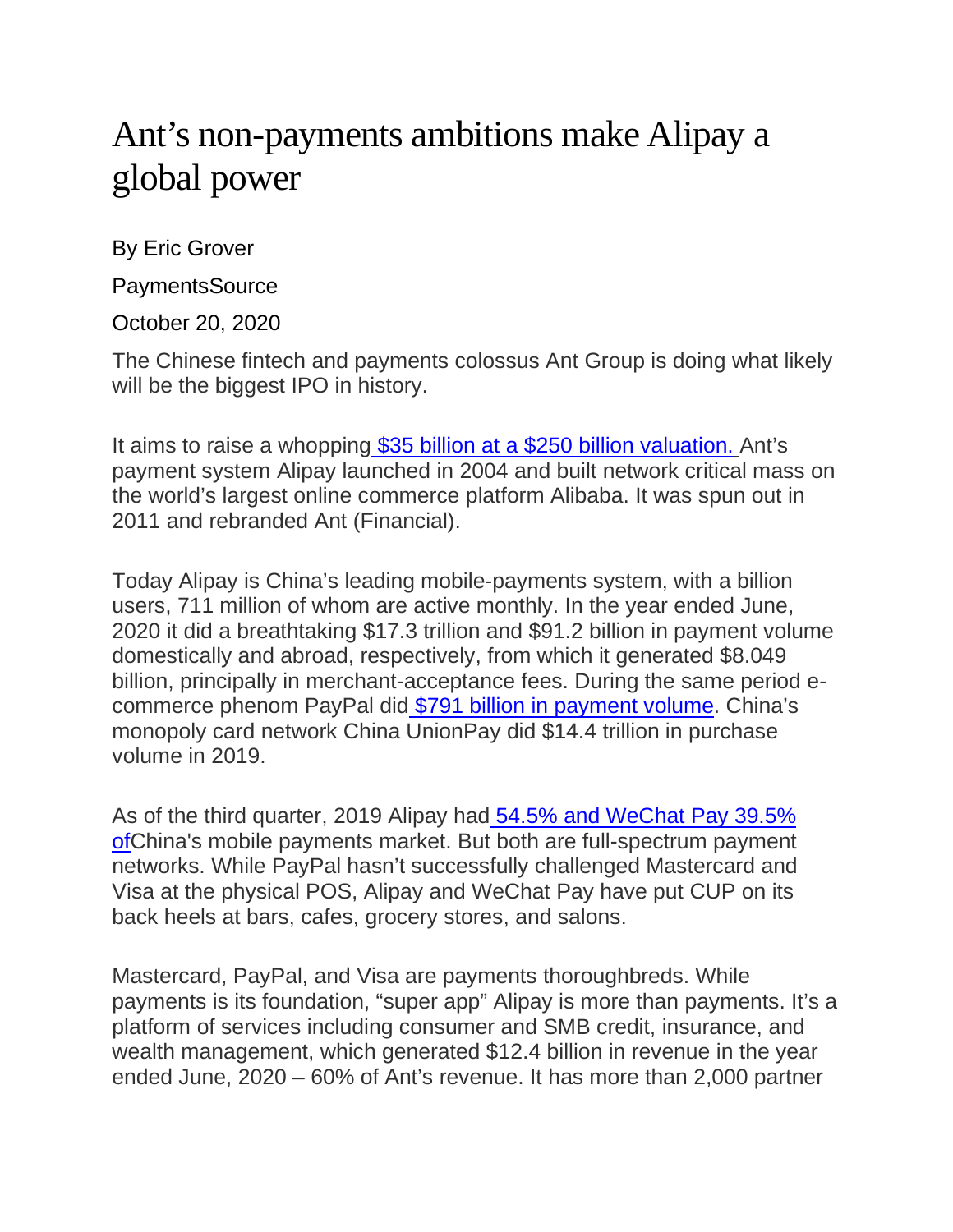financial institutions. While it has a bank called MyBank, most loans are on partners' balance sheets.

For a behemoth, Ant's growth trajectory is phenomenal. Revenue increased 31.1%, 49.7%, and 38% year-over-year in 2018, 2019, and the first half of 2020, respectively.

Mastercard, PayPal, and Visa are valued at 20.5x, 12.25x, and 19.1x revenue. A \$250 billion market capitalization would value Ant at 12.1x revenue.

China's payments giants aren't content with their mammoth domestic market. They're expanding abroad, and, astutely, partnering with foreign merchant acquirers to build acceptance. Persuading them to offer Alipay to merchants wanting Chinese consumers isn't a hard sell. But building a presence on the spend side of the network and replicating its ecosystem, however, are more challenging.

Bearing that in mind, Ant has invested in and acquired a portfolio of payments assets abroad.

In India it has a 30.33% stake in Paytm, a digital-wallet-anchored payment network with 150 million active users, and a 20% stake in food-delivery app Zomato. Ant also has a 20% stake in southeast Asian e-payments and micro-loan provider Ascend, a 45% stake in Filipino MNO Globe Telecom's payments subsidiary Mynt (GCash), a minority stake in a joint venture with Malaysian bank CIMB to bring mobile payments to its "Touch'n Go" users, a 20% stake in Bangladeshi mobile-financial-services provider bKash, and 45% of Telenor's Pakistani MicroFinance Bank. In 2017 it invested \$200 million in Kakao Pay, the payments subsidiary of Korea's leading chat service, and, in 2019 acquired London-based money-transfer network WorldFirst for \$700 million.

Where conditions permit it will rebrand or co-brand additional acquired payments assets. Alibaba acquisition Lazada's Hellopay was merged into and rebranded Alipay.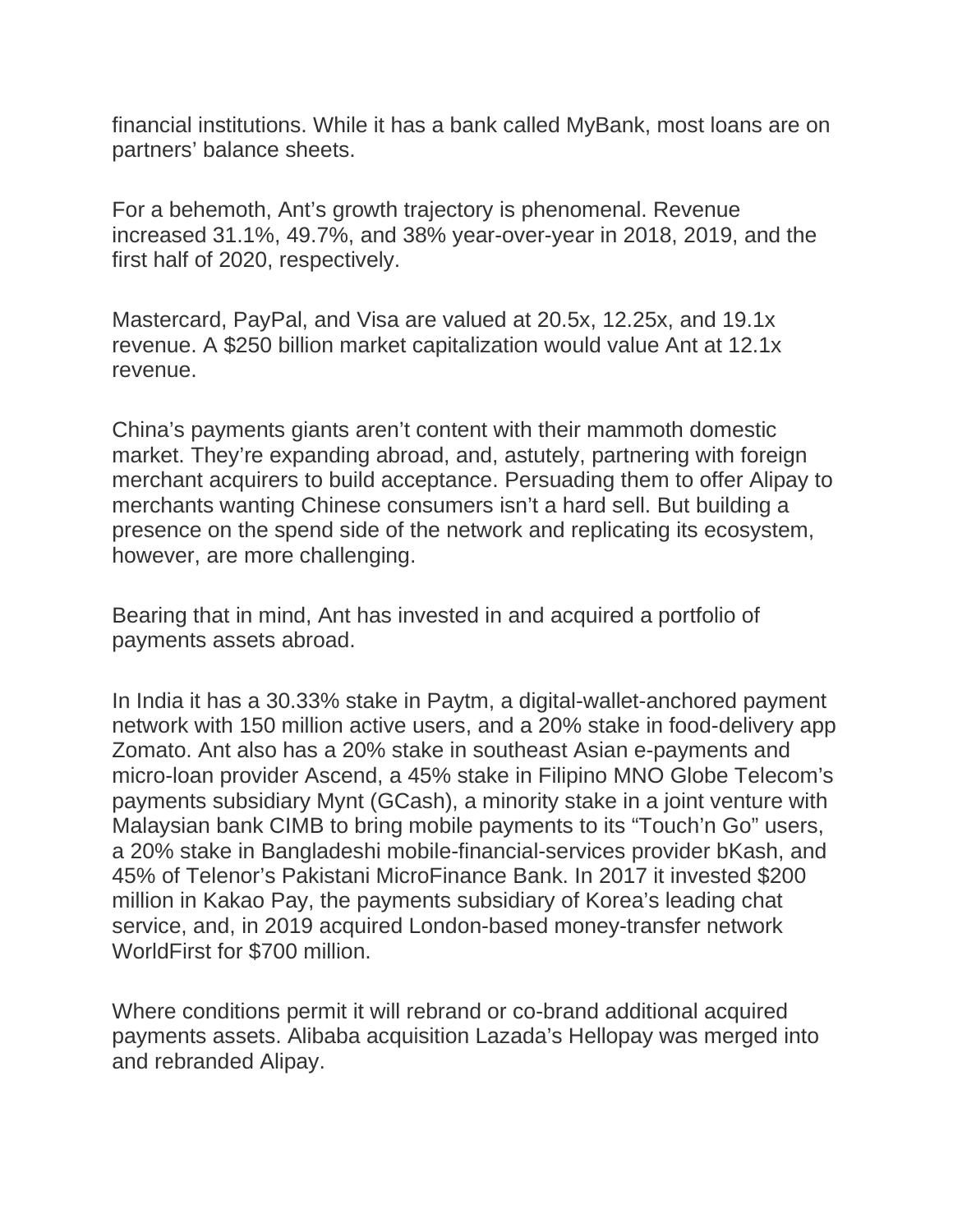Alipay's assembling a portfolio to stitch together a multinational financialservices ecosystem.

The mobile payments titan's IPO will provide an enormous war chest to develop new services, turbocharge international expansion, and fund acquisitions.

Alipay uses blockchain to support money transfers between Hong Kong and the Philippines (GCash), and Pakistan (Telenor) and Malaysia (Valyou). It's sure to invest further in interoperability between its own and partner payment systems.

Buying local firms is a time-honored way to establish credible beachheads in foreign markets. Acquiring emerging-market mobile-payment system MPesa, Latin American Mercadopago, or European mobile wallets Bluecode, ePassi, Momo Pocket, Pagaqui, Pivo, and Vipps, with which it has an interoperability alliance, would expand its footprint.

What could slow the fintech Goliath's momentum? Payments and financial services are competitive.

While protected bank cooperative CUP is unlikely to take share, WeChat Pay might. It has roughly 800 million active users. On China's dominant chat (1.2 billion active monthly users) and gaming platform, it's more embedded in consumers' quotidian activities. Foreign networks like Mastercard and Visa, however, won't threaten Alipay on its home turf.

Facebook Pay, Libra, Google Pay, Apple Pay, and Amazon Pay, have no realistic avenue into China.

Digital fiat currencies could change the landscape. The PBOC is piloting a digital yuan. If it gets traction it will compete with physical cash, Alipay, WeChat Pay, and CUP.

And China's Communists aren't ideological Communists. While major banks are state-owned, there are many enormously profitable private